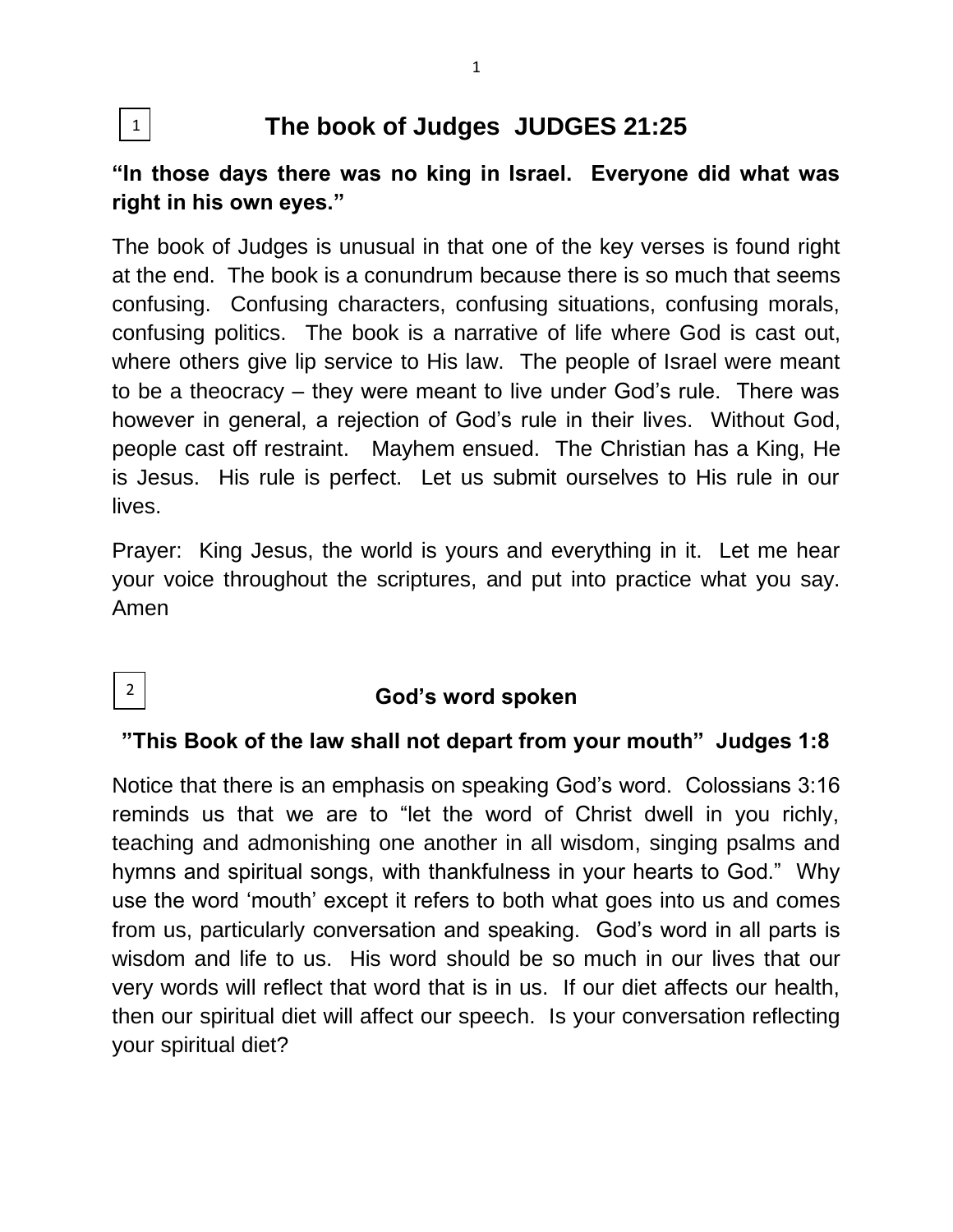Have you meditated on God's word today? Have you spoken from God's word this day?



4

**Judges 1:27 "Manasseh did not drive out"**

Repetition often gives us a clue to the purpose of a passage. Notice how many times the phrase 'did not drive out' occurs in this passage. God's people did not do what God had told them to do. As is always the case, if we do not do what God says, it will come back to bite us. For now the reason for God's command is not our focus. God told the Israelites to do something, and they did not do it. There could be a number of reasons or explanations for this, ultimately it boils down to trusting God. Whatever God says, we 'effectively' say that we do not trust Him, or believe Him, or think that His command is good, if we do not do it. Not obeying, places ourselves above Him.

Prayer: Our loving and good heavenly Father, give us the humility to listen to your word, and submit to it as it is, the word of God. Amen

# **Judges 1:33 "Naphtali did not drive out the inhabitants of Beth-Shemesh"**

The people of Israel continually failed to obey God's command. The command was to be ruthless towards those whom God called wicked. They were to fight until they had achieved victory. Sadly they failed, and their failure would cause serious problems. Christians are not called to promote their faith with the use of physical violence. We are however called to 'fight the good fight of faith' 1 Tim 6:12. As long as we are in this life, we will have to wage war on all that is not good in our own lives (see context of verse). It will be a constant battle, and we must not let up. Whenever we are caught napping, we will become like those Israelites and find to our cost that it is easy for the enemy of our souls to get a 'foothold'; but 'thanks be to God who gives us the victory through our Lord Jesus Christ'. In Him we can know victory.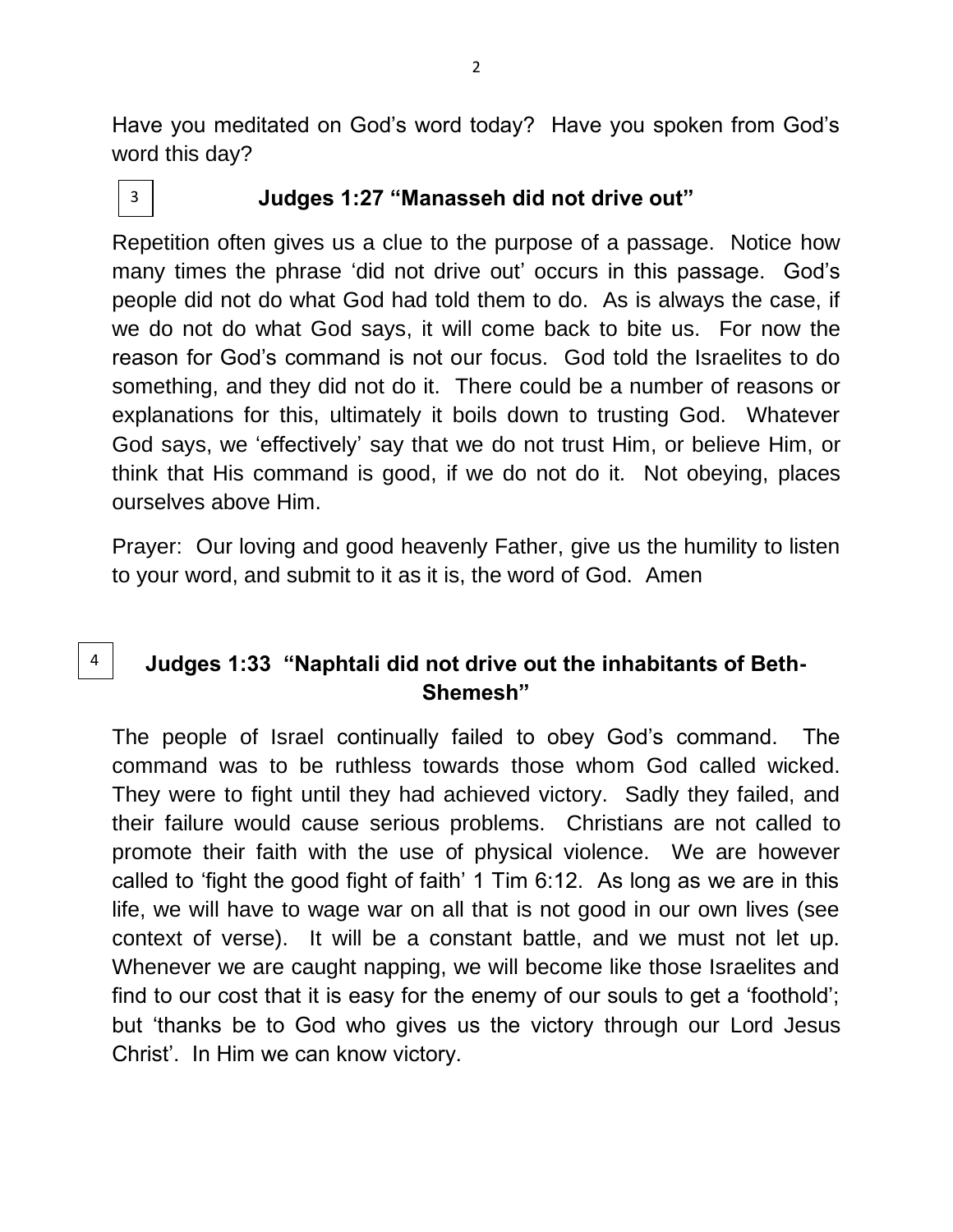Are you struggling with some sin? Take it to Him who alone can give you the victory.

#### **Why do we weep?**

#### **'The people lifted up their voices and wept' Judges 2:1-5**

Our Lord spoke to the people about their disobedience. He affirmed that His solemn agreement/covenant would not be broken. It was also true however that the people had broken the requirements laid on them. Our Lord says that that they would become entangled by their own disobedience. God is not like a super benevolent Santa Claus, where we get the gifts however well we behave. They were going to find that instead of victory after victory, they would have many failures and difficulties. Why did the people weep? Did they weep because of their sin? Did they weep because of God's frown? Or did they weep because they were going to find things difficult? Often we can be more concerned at the consequences of our sin to us, rather than our closeness to our Lord. I am reminded that our Saviour wept in the garden, not because of His own sin, for He was pure, but because of the consequences of our sin. The price He paid to rescue us from the clutches of hell.

Prayer: O Lord, give me tears for the things I need tears for. May my tears not be selfish, but rather honouring to you. Amen

#### 6

5

#### **Generation now Judges 2:6-10**

It has been said that 'if history teaches us anything, it teaches us that it teaches us nothing'. We never seem to learn from history, many generations make the same mistakes as their forefathers. Why is this? We all like to think that we know better. We see the wisdom of previous generations as obsolete, and some of it is. Sadly much of the wisdom of today's generation will also be seen for what it is – foolishness. Why is this? Foolishness is bound up in our hearts, and that is far harder to deal with than we think. In our passage for today we are reminded that each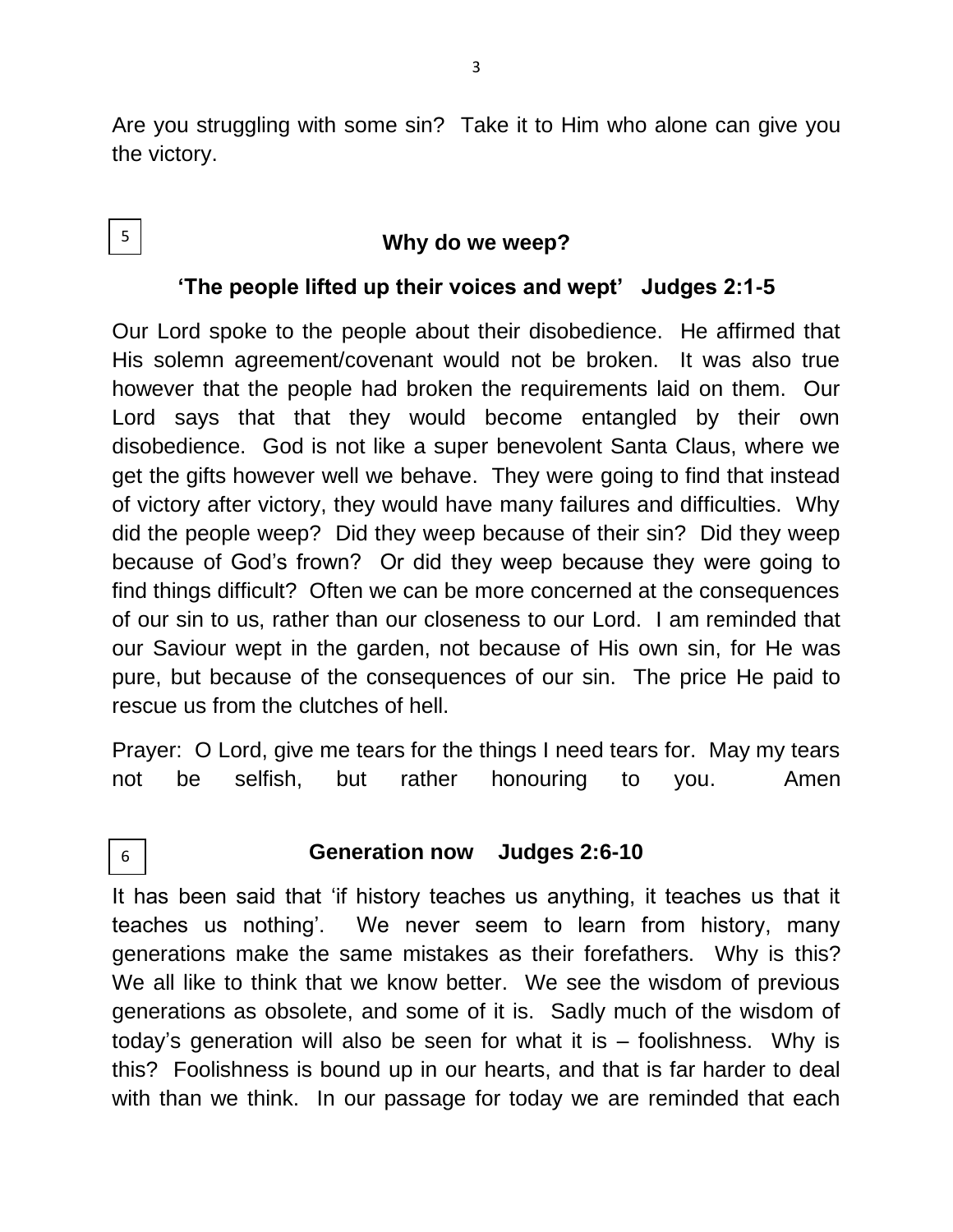generation must know the Lord for themselves. We cannot rest on what happened yesteryear. There is encouragement in this, for we can know the Lord, because Jesus has made a way possible. He is the wisdom of God. God's wisdom is perfect, and is true for every generation.

Praise God. It is fitting that every generation praises Him

7

# **They abandoned the Lord Judges 2:12**

We normally think of abandoning as something that the strong do to the weak. Leaving somebody that is less capable to fend for themselves. It is obvious that this is not what is meant here. Abandon is a strong word, and it really means to reject God's authority over us, and our need for fellowship with Him. It is to reject God for something else. When we abandon God we forget our total dependence on Him. In a sense it is opposite to the common meaning today. In this instance, the weaker reject the stronger to do things in their own way. Revelation 2:4 uses the same English word 'you have abandoned the love you had at first'. Have you walked away from the love you had when you first knew the Lord?

'Kindle a flame of sacred love on the mean altar of my heart.' Charles **Wesley** 

8

## **Is God ever angry?**

## **They provoked the Lord to anger Judges 2:12**

Is it possible for us to have a lopsided view of God? I believe that it is. Political parties often have this problem. Nothing they do is bad, and nothing their enemies do can be considered good! Those of us who are sensible know that is unlikely to be the case. Some people however view God in a similar way. They either see God as all wrath, or all love, and both views are equally wrong. The tendency in the western world is to have a picture of God as love, and this picture trumps all other possibilities. This is of course wrong. Abandoning the one who rescued you is wrong. Reneging on a covenant is wrong. Choosing to walk away from your own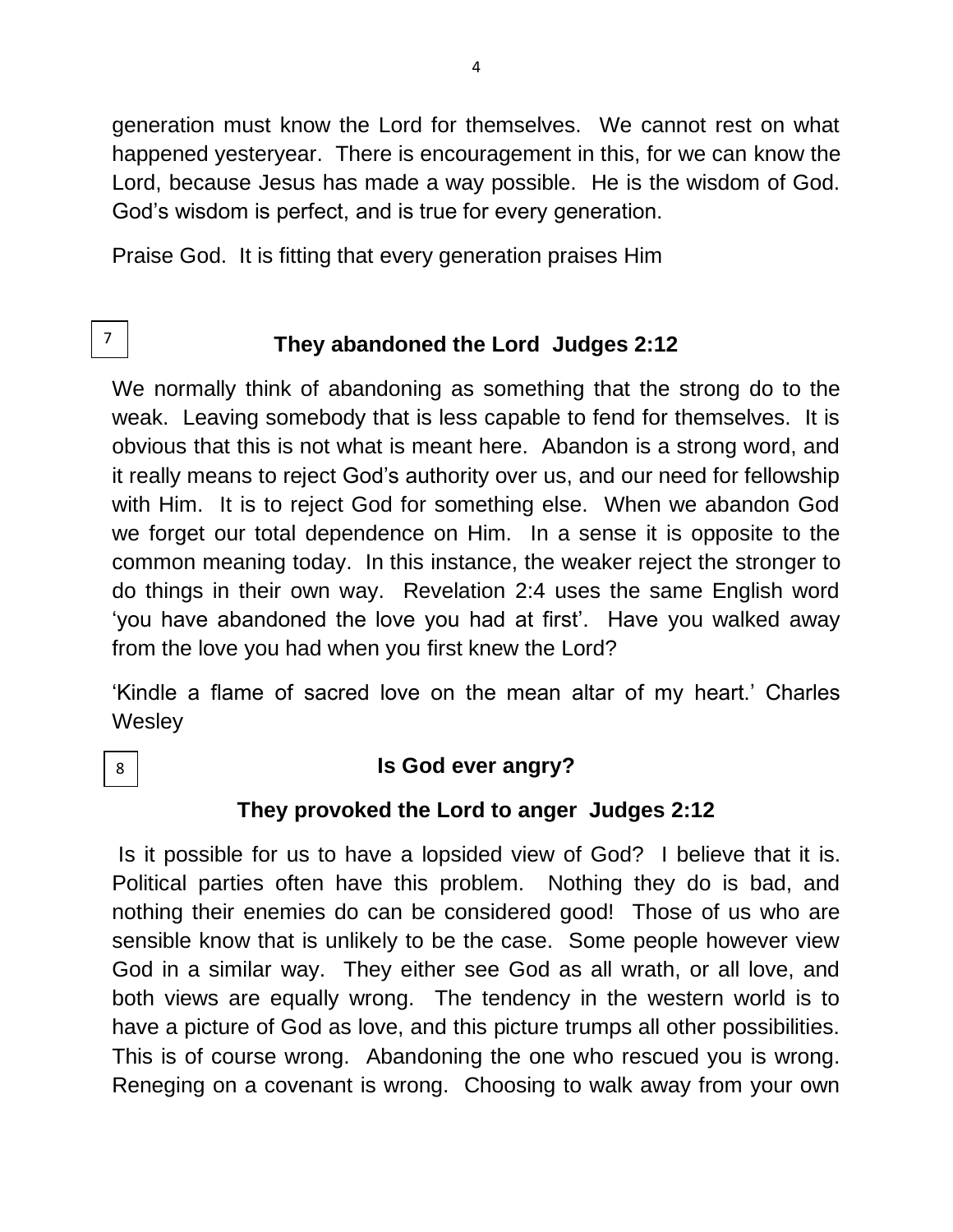promises is wrong. It is right when God gets angry at sin – it would be wrong if He did not. It is because of this fact that His love for sinners is so astounding. Romans 5:8, "But God shows His love for us in that while we were still sinners Christ died for us." Think about that!

9

10

#### **"They were in terrible distress" Judges 2:15**

It would be easy for us to say, 'how could God do such a thing?' If we do, we have missed the point of the text. The Lord is the only lasting hope that we have in both this life and the next. The distresses that we know are sometimes the result of us abandoning Him. The pattern that the book follows at the beginning is a series of distresses and deliverances, the deliverance often coming after the people cry out to the Lord. God is after their souls. He wants them to see their utter need of Him. There are times in our lives when distresses hit us hard. They can be exceedingly bitter – how are we to continue? We are to continue to prioritize our relationship to Him. To know that the Lord will deliver His people from all their trials.

Read and find encouragement in Psalm 34.

## **God actions Judges 2:16**

## **"Then the Lord raised up judges"**

One of the repeated themes of the Bible is that God intervenes. It is possible that this verse is a summary of the next chapters. What do a lawless people need? They need good justice. Justice that favours neither poor nor rich. Justice that cannot be bribed or bought. Justice that is not political, these are the marks of true justice, and when a people have such justice they are blessed indeed. At a time when everyone was 'doing what was right in their own eyes', God gave the people what they needed, 'judges'. These people also had the dual responsibility of leading the people as well as administering justice. God gave what was needed. We all need to be saved from our sins, and from a future where we would have to pay for our sins. In God's mercy He sent His Son, our saviour Jesus Christ who paid with His own life. God cannot require payment twice, that would be unjust. God gave us just what we needed, a saviour.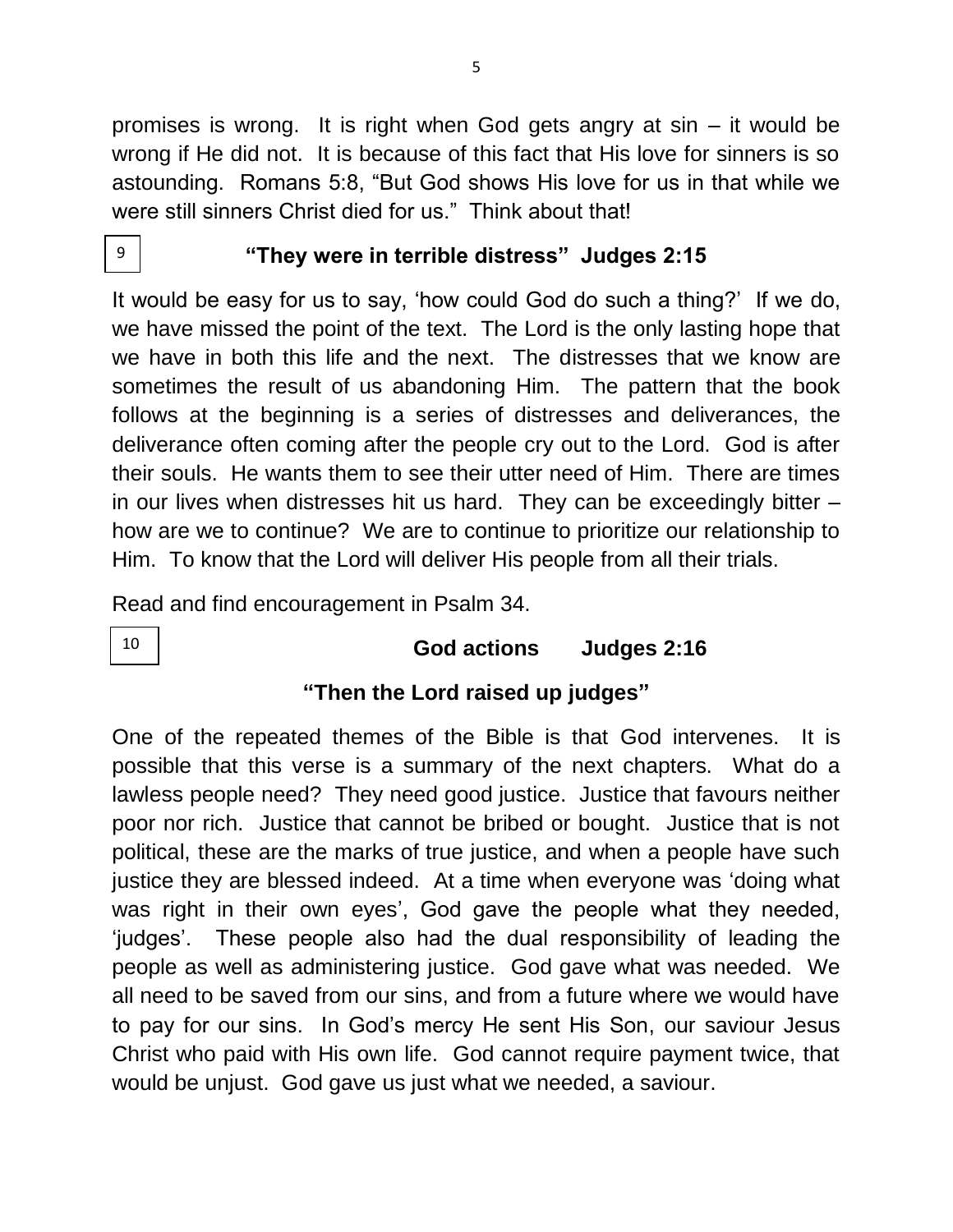# **Ears that will not hear Judges 2:17**

# **"Yet they did not listen to their judges"**

You would think that when God gives us something that is good we would receive it with thanks. Unfortunately we often fail to see the good gift for what it is - good. Again this is a continued pattern in the Bible. The good gift of judges was rejected, the people would rather be ruled by some other power. If God is perfect then any other judgement by definition can only be less than good. In fact the people were selling themselves to trouble. We are told that the long awaited for Messiah, God's special king, was also rejected. "He came to His own but His own did not receive Him" John 1:11. The perfect was rejected by the imperfect. May we have the grace to accept the good gifts that God gives to us. John's Gospel however offers a great encouragement. "As many as received Him, He gave the right to become children of God"

Have you received Him?

# 12

11

# **Going our own way Judges 2:17**

# **"They soon turned aside"**

One of the words for sin in the Bible means to stray from the path. The picture is of going on a journey, but instead of sticking to the tested path, you wander from it. Wandering from the path might seem like a good idea at the time, but can be fraught with danger. There might be unstable ground, there could be cliff edges to navigate, there could be bogs. The path might keep you away from a whole host of dangers, but sadly all too often wandering seems appealing. Going our own way seems to come so naturally to us. Isaiah reminds us 'we all like sheep have gone astray'. We have wandered from the true path and chosen our own route, we have deliberately wandered from the care of the shepherd. How can we get back on the right path. Jesus said 'I am the way, the truth, and the life'. Only in Him will we know the true path, and with it the way to heaven.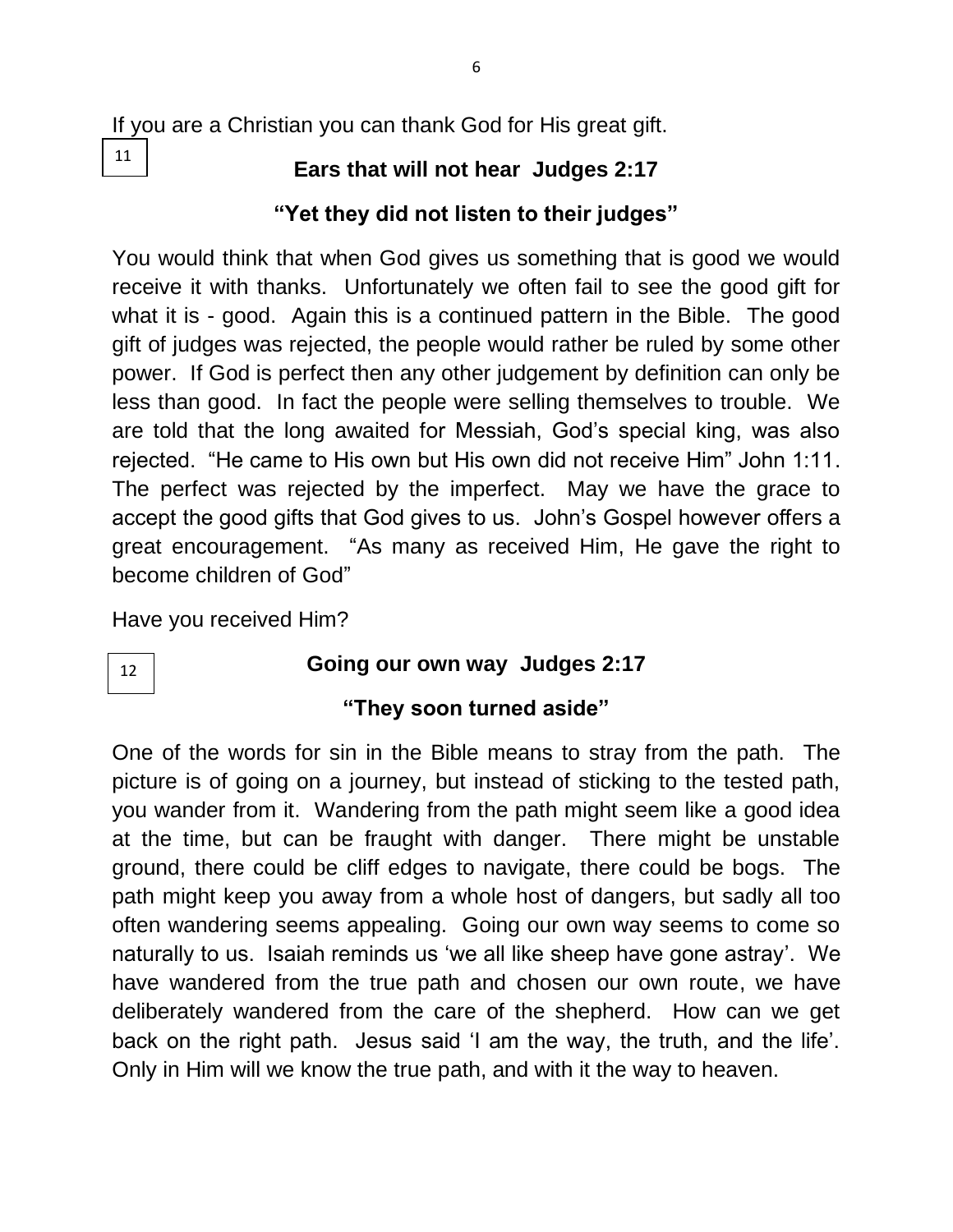Do you feel that you have lost your way? Seek afresh Jesus.

13

14

# **God hears our groaning Judges 2:18**

## **"For the Lord was moved to pity by their groaning"**

When do we groan? For the Israelites it was at times when things seemed to be completely out of their control. They were afflicted with seemingly nobody to help. Their pain was palpable. We groan when we hardly know what to say or do. We groan when we are afflicted in our hearts. We groan when we feel like there is none to help. Take comfort from this verse, for God hears the groaning of His people. He really does.

Is there a situation in your life that seems beyond help? The Lord will hear when you cry out to Him.

# **Don't follow the man Judges 2:19**

#### **"But whenever the judge died, they turned back"**

God gave the people some great leaders, but the willingness to obey seemed to be on account of their regard for their leaders more than their Lord. When people look up to people more than to God, it is a recipe for disaster. It means when the leaders go astray, the people will go astray, or when the leaders move on, the people will go astray. Sadly it can occur in Church life. Our commitment must always be first to the Lord, before anything else. It is only in this way that we will be able to stand through all of the trials and temptations of life. This is why we need our own personal walk with God, rather than relying on another personality, however valuable that person may be.

Prayer: Heavenly Father, thank you for all the leadership that has had a positive impact on my life. We ask you to bless each one. Help me to keep my own walk with you healthy, that I might be able to discern the good will of my Lord in all things, in Jesus name I pray, Amen.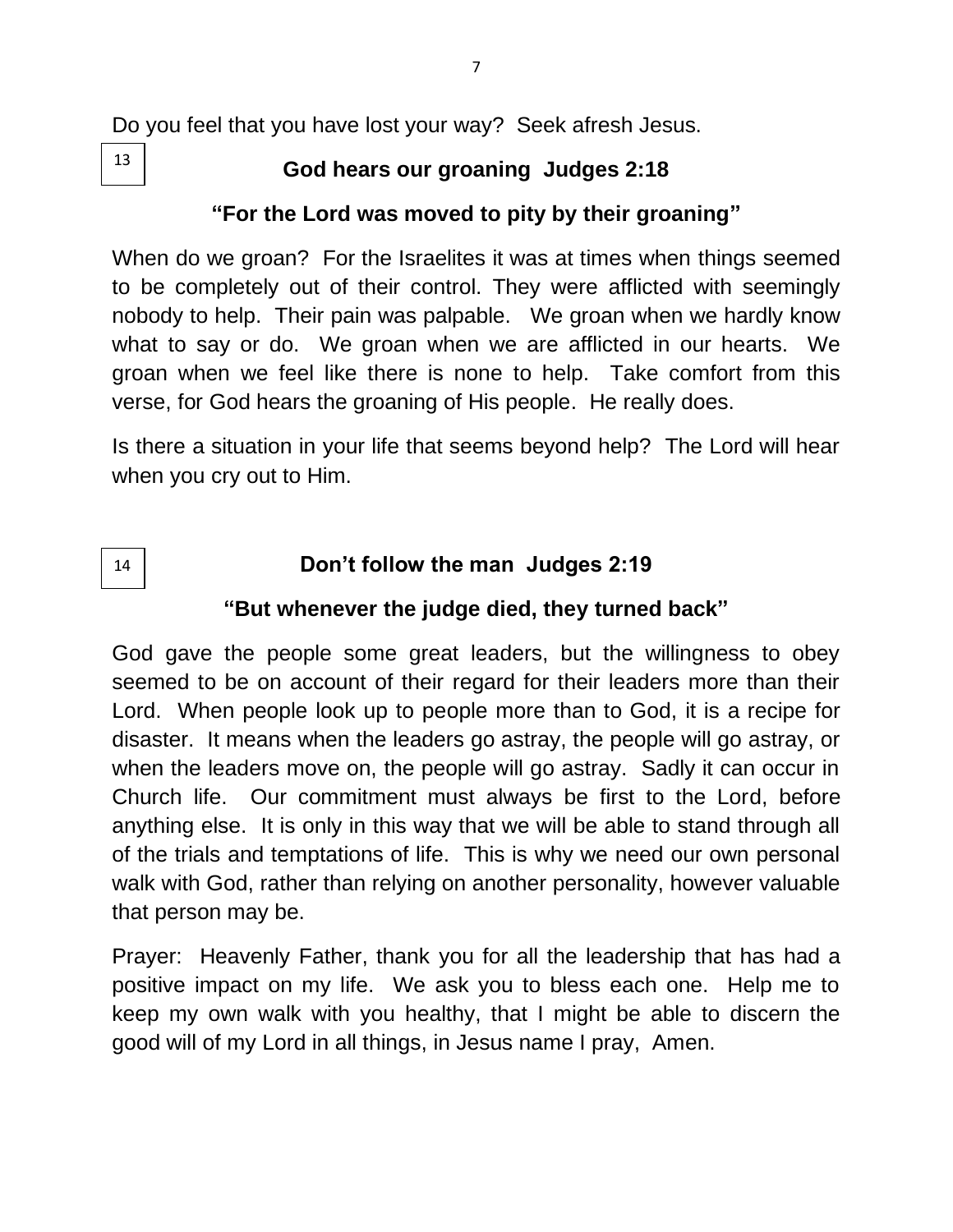# **Knowing and being known Judges 2:10,20 'This people have transgressed'**

One of the most terrifying set of words spoken in the Bible and in various forms is given in the parable of the ten virgins. Matthew 25:1-13 This story is about ten women waiting for the bridegroom to take them to the wedding feast. Five were ready because they had enough oil for their lamps, and five were not. Those who were not ready, tried to obtain the oil and then come back to gain entrance into the marriage feast. Upon their return the bridegroom declares to those who did not have enough oil, 'I never knew you'. They were shut out! What does this have to do with judges? The text tells us that a generation arose that did not 'know the Lord'. The text also has God call 'His people', 'this people'. There was a relationship breakdown. They did not know Him as they should have done. They knew about God but there was no relationship. In order to know God, you must meet with Jesus.

Read John 1:18 Have you met the Lord? How well do you know Him?

Bonus verses Philippians 3:8-10

16

15

# **Why does God test us? Judges 2:21-3:4**

## **'They were for the testing of Israel'**

These are difficult verses, partly because we have the wrong idea of testing. We use the word in various ways. A test could be like an exam where we are graded, or there is a pass or fail like a driving test. Or we could use it when a product is tested to see that it will do the job that it is made for. Bridges will often be tested by driving over them. God however does not need to see what we are like, He knows every detail about us. The testing is not for His benefit, but for ours. We are the ones that need to know what we are like. When God tests us, both the genuine and the fake are exposed. 1 Peter 1:7 has a picture of our faith being tested in a similar manner.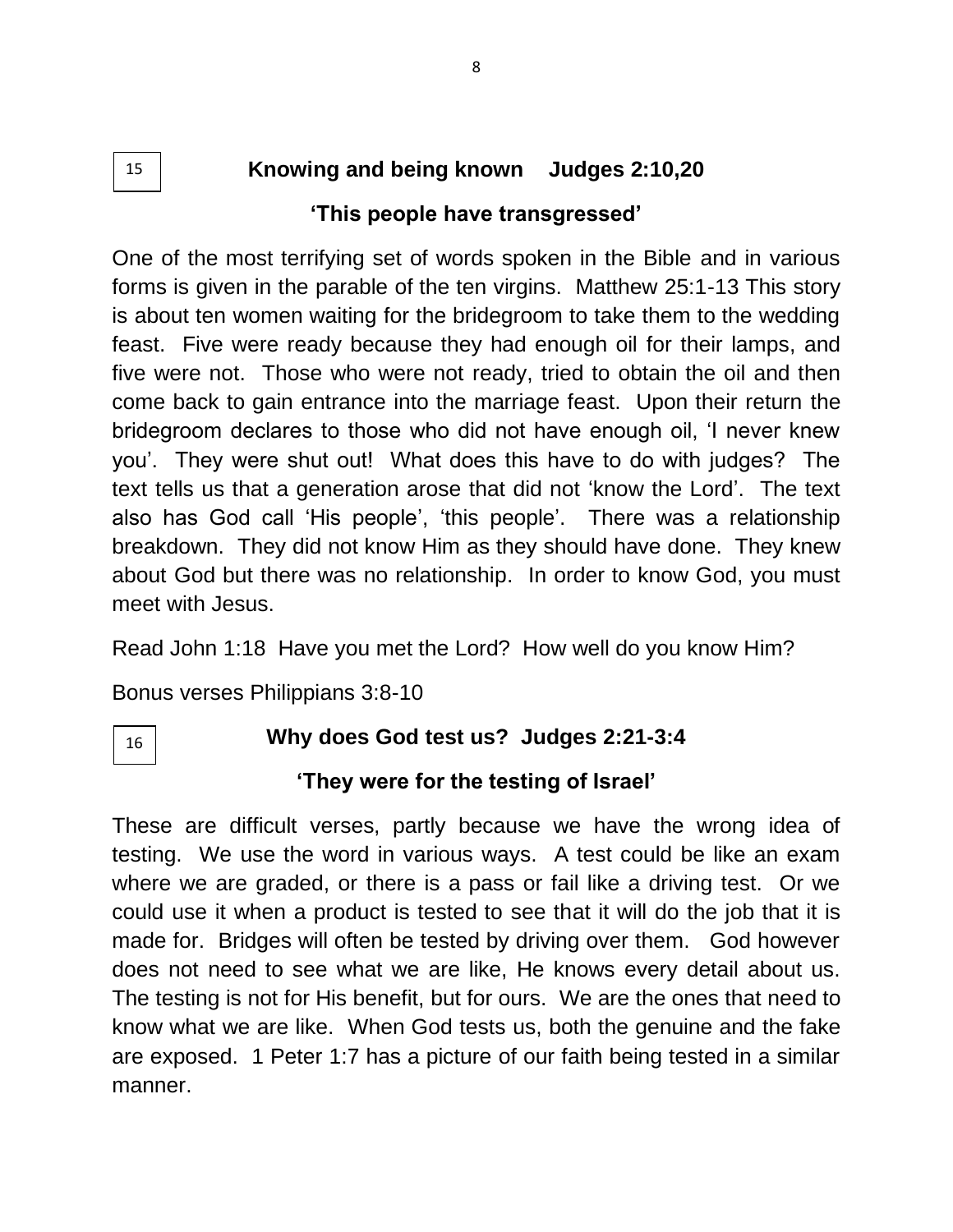Will your faith make it through the test? Psalm 139:23-24 is a good prayer.

## **Being led astray Judges 3:5-6**

## **'their gods'**

Be careful who you have close relationships with, but the most critical factor is not social, economic, or ethnic. The Bible makes few comments about the matter. (It is interesting that some of the great heroes of our faith had relationships that would have been considered taboo. Moses did not marry an Israelite. Joseph had an Egyptian wife. Ruth who married Boaz was a Moabitess, Esther, Rahab etc) The Jews were to marry within their own nation, and Christians should marry Christians. The reason is spiritual. It is easy for our hearts to be tugged away from doing what is right by those closest to us. Divided loyalties have a tendency to turn our hearts to evil. Solomon the wisest person who walked this planet, (with the exception of Christ), was corrupted by his foreign wives. Guard your close relationships lest they be the means of turning your heart.

Thank God for your relationships with others, particularly those who encourage you in the Lord.

18

17

# **Living in the mix Judges 3:5**

# **'So the people of Israel lived among...'**

It is easy as Christians to want to hark back to the glory days. Times of revival, days when the culture was closer to Christianity. We can have the fond remembrance of what is past. In some senses it is easier to live as a Christian when it is like that. What this verse describes, apart from the Israelites failing, is a multicultural world. It might be harder to fit in as a Christian, but it is also easier to be more distinctive. The light shines brighter in the darkness, and it is easier to see where the light is. Stand up for Jesus and you will be noticed, not just by the world, but your heavenly Father will also see.

Thank God for the opportunity to live to His glory in your situation.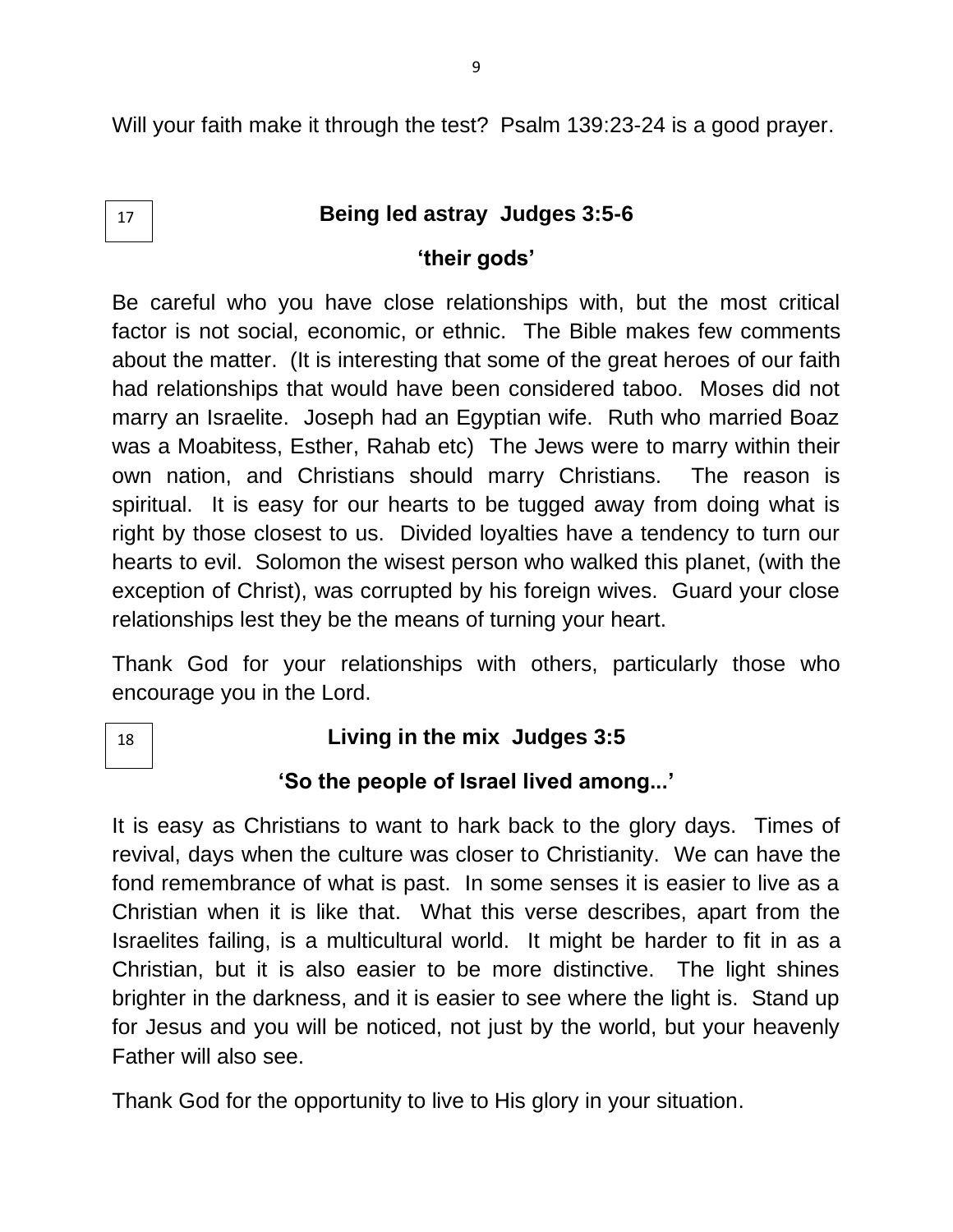#### **How can you forget God? Judges 3:7 "They forgot the Lord their God"** 19

To forget your wife's anniversary is never a good thing. To forget to pick your child up is worse. To forget God is calamitous. How did it happen? Well it seems from our text that the people got too comfortable with their neighbours. The restraints put on them seemed so burdensome compared to the requirements of the gods of the nations. For one thing there did not seem to be any need for heart holiness, and lots of what God had forbidden, the people rather liked. Their gods were much more fun to worship, and their gods let them carry on pretty carelessly. The worship of Baal and the worship of Asheroth (both fertility gods), didn't come with so many strings attached. But Israel had forgotten who it was that rescued them. They had forgotten that truth does actually matter. They had forgotten His mighty hand. Fake gods might be easier to please, but they profit a person nothing. In the end truth will matter.

Remember what Christ has done for you, then think about the final judgement.

20

## **Getting what you want Judges 3:8**

## **'and He sold them'**

The Israelites had broken the covenant, they were meant to be wholly for the Lord. Instead of serving Him they were serving the Baals and the Asheroth. They wanted out. So God gave them what they wanted. It is not always a good thing to get what you want. Many people have been ruined because they got what they wanted. The Titanic was the largest luxury ocean going liner of her time. Many people had saved up, and fought to get the tickets for her maiden voyage. They were the hottest tickets in town. Yet everyone who got their desire, did not know what awaited them. For Israel, God sold them – they wanted a different owner, and for a time God gave them that experience. It took them eight years to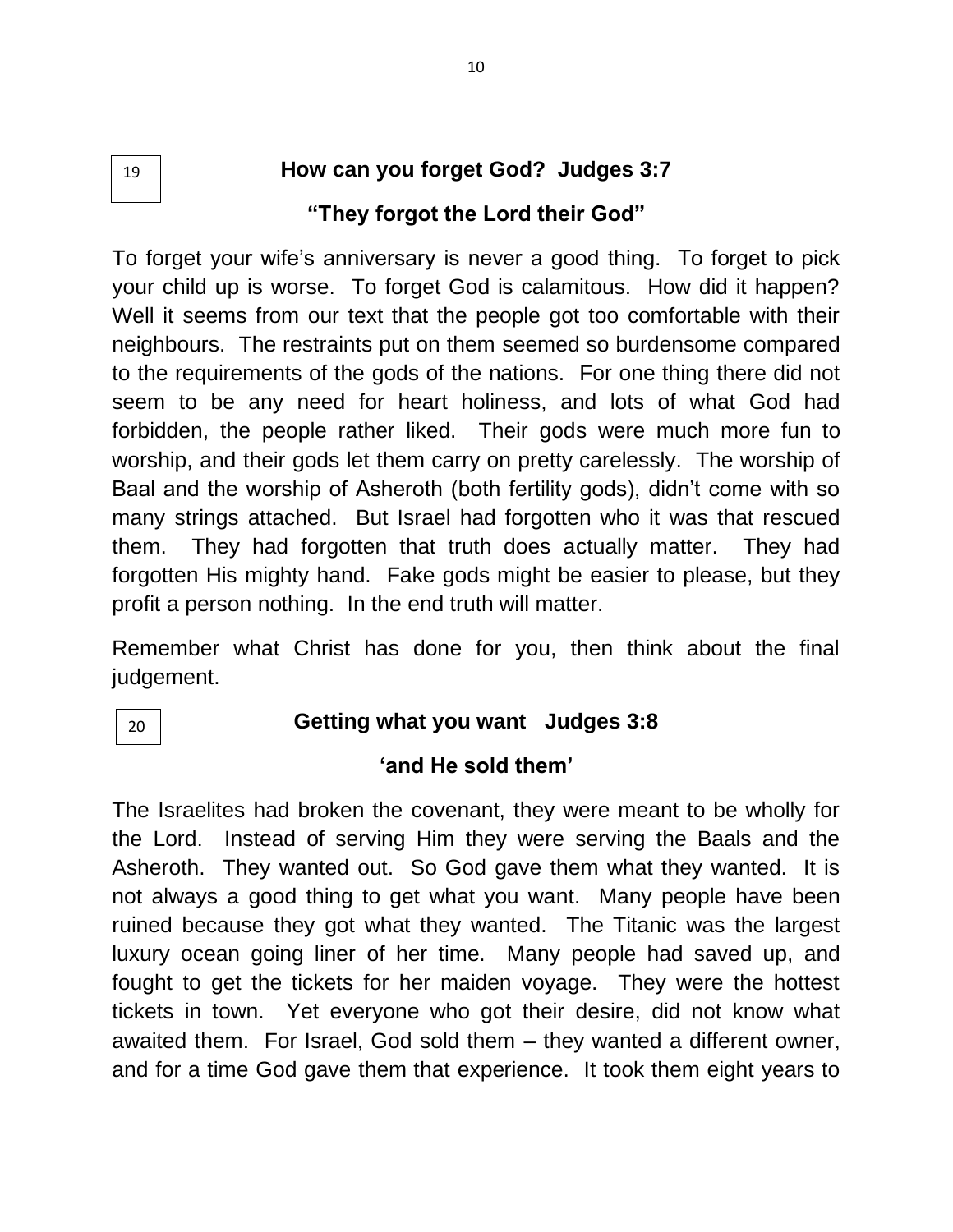realise their error. Maybe you have gone away from the Lord Jesus, your desire has been for other things. It is not too late to turn back to Him.

Prayer: Lord God Almighty, I come again to you as a sinner, I have made many wrong turns. Forgive my sin, and give me the power to live for you. Amen

21

## **His deliverer Judges 3:9**

# **"The Lord raised up a deliverer for Israel who saved them"**

As far as God is concerned we do not get to choose the means of our own deliverance. It is God's doing. He chooses the person and the method according to His own infinite wisdom. When the time was fully right God sent His own Son to rescue us from our sins. Until Christ came every deliverance that God worked was temporary. Its impact was significant but not decisive. "The reason the Son of God appeared was to destroy the works of the devil." 1 John 3:8b His work is final. We are more than conquerors through Him who loved us.

Are you facing a trial or problem that seems too big to solve. Remind yourself that Jesus has already dealt with the hardest problem.

22

# **Family connections Judges 3:9**

# **"Othniel the Son of Kenaz. Caleb's younger brother**

We know that the spiritual life cannot be passed on father to son, or mother to daughter. We do not get bonus points for having other godly members in our family. Each of us must know the Lord Jesus and walk with Him personally for ourselves. The prophet Samuel had children that did not walk in his ways. Eli's children were monsters. Yet this is not the whole story. We can influence members of our family in a positive way, we can bring the good news to them. When family members see the devotion of an individual, that person's faith and commitment, it can often affect them. Paul says to Timothy, "I am reminded of your sincere faith, a faith that dwelt first in your grandmother Lois and your mother Eunice and now, I am sure, dwells in you as well." 2 Tim 1:5 Three generations! Caleb had a younger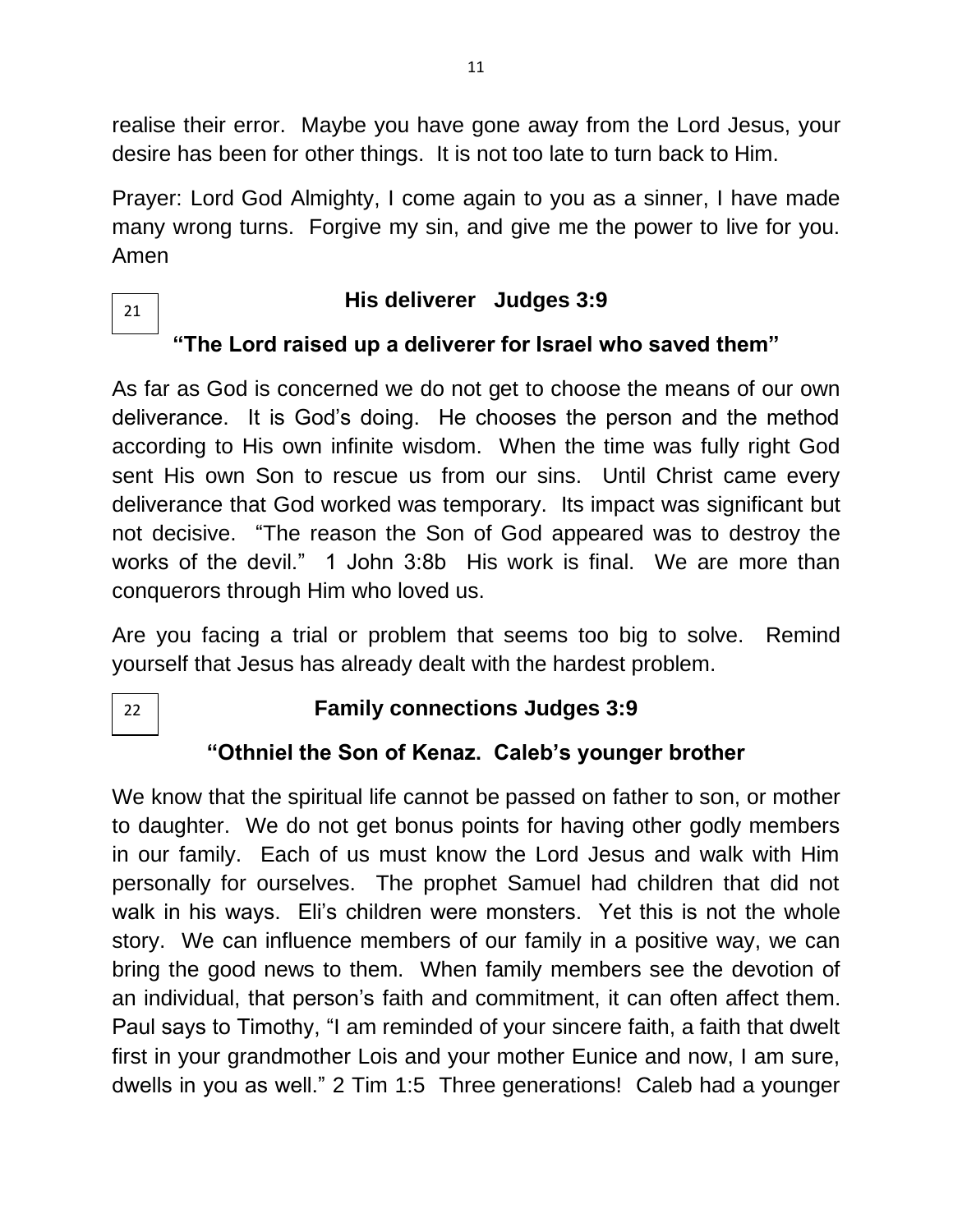brother – he was also used mightily of God. God calls us to be the best example we can be to those who are dearest to us.

How can we be an influence for spiritual good in our families? Be godly. Put God first in all your decisions, even when it is tough and it will cost you. Let the Christian life be a mark of all your life. Faith, Love, Worship, Forgiveness, Compassion, Genuineness etc.

# **God's power in our lives Judges 3:10 The Spirit of the Lord was upon Him**

Can you remember how Jesus began His ministry? "The Spirit of the Lord is upon me …" Luke 4:18. It has never been any different. If Jesus' ministry was marked by the power of the Holy Spirit, ours needs to be as well. What is utterly vital however, has become a subject of controversy, the devil has caused something that is vital to become something that people are wary of. May God forgive us. We need His influence over every area of ministry in the Church, just as Jesus had an anointing for all of His ministry.

Prayer: Lord without your giving, we can do nothing. Come to us again. We ask this in Jesus name. Amen

24

23

# **40 years rest Judges 3:11**

# **"So the land has rest forty years"**

Peace in a nation is God's gift. It is something that we take for granted too often. At the end of the first world war it was said that it was the war to end all wars. Sadly just twenty years after that there was war again. We are truly blessed of God when we live through days of peace. However much we enjoy times of peace, history teaches us that the absence of war does not last. The Christian looks forward to that final day when Christ comes again. His coming will usher in the perfect kingdom of peace.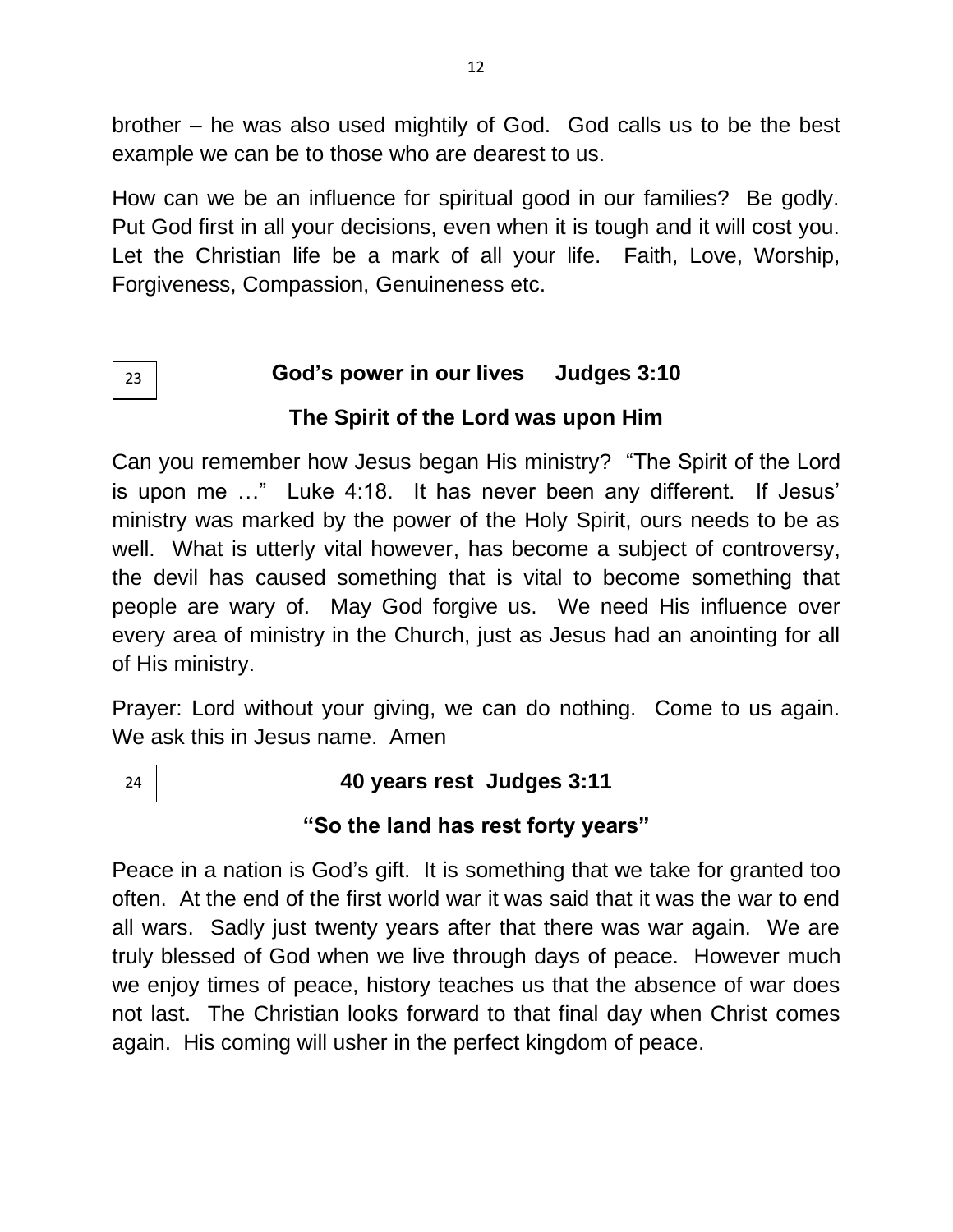Thank God for the peace we enjoy. Pray for your government today. Ask that our Lord would grant wisdom to all in authority.

#### **How do you measure up? Judges 3:12** 25

## **"And the people of Israel did what was evil in the sight of the Lord"**

The Bible is very consistent about how we measure our moral standards. It should be entirely according to God's standards. In addition the standard of God is consistent, it applies equally to all people. What we personally think about somebody is of no lasting relevance, but what God thinks is crucial. Our text reminds us that God sees the evil things we do. Perhaps we can cope with the word sin, we think that is just a human trait and as such is excusable. Our sin however is evil, and God sees it as such. How can we escape God's sight? We cannot. There is however another thing that God sees, His own Son as a sacrifice for sinners. "walk in love, as Christ loved us and gave himself up for us, a fragrant offering and sacrifice to God." Ephesians 5:2

Prayer: Father God thank you that you see what Jesus did for me. Help me to always live with gratitude in my heart. Amen

26

## **Dispossessed! Judges 3:13**

# **"And they took possession of the city of palms."**

The city of palms is usually identified with Jericho, or at least a town in the general vicinity of Jericho. This area stood on the border of Israel, so it was always likely to be one of the targets for any invading people. It is of interesting note because it was the first town to be defeated under Joshua and was not to be rebuilt (Joshua 6:26), except at great and tragic expense. (Students of history will know that there have been various town sites for Jericho, and it may well explain why the title 'city of palms' was given) This place was the first to be captured by the enemy. Surely God was reminding the people what He had done for them. Seeing this event should have been a tragedy that reminded them how victory was won.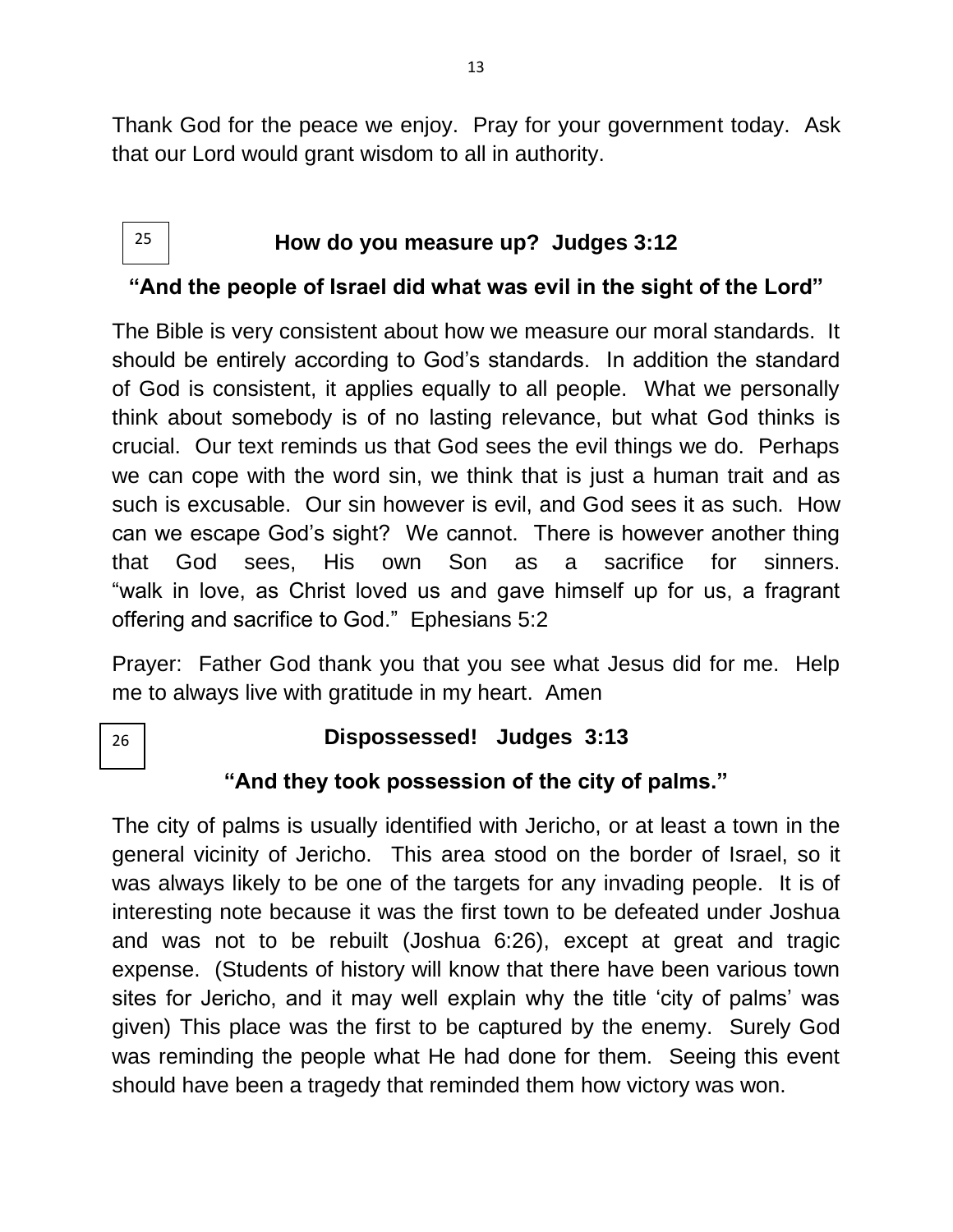When you see an old church building taken over or in ruins, ask God to do a new work. Such works are the hallmarks of Christ's work. Ask that God might do a new work in your church.

27

# **A discrimination tax Judges 3:15**

# **"The people of Israel sent tribute by him"**

Tribute was an horrendous form of discrimination based on race (sometimes with protection offered). It was basically an additional tax that was imposed on a nation, just to stop the conqueror from attacking you. Thus it impoverished a race of people. Discrimination based on race is something that the Lord opposes. When Israel had people from different backgrounds the same moral and governmental rule was to be for both groups, there was to be no distinction. Tribute was discriminatory. All people are made in God's image. All people are accountable under God's law in the same way, there should be no distinction. In the Church we are called to love all equally. I am reminded that the Lord did not redeem any person with a different price. Each one is purchased by the precious blood of Christ.

If we are to become like Jesus our Lord, we are to see people as our Lord sees them. Ask Him to help you in this.

28

**What motivates you? Judges 3:15-30**

# **"But he himself turned back at the idols"**

The account of the killing of Eglon at the hand of Ehud is full of questions of all sorts. Ehud was left handed, and industrious. It would have taken a lot of effort to make his sword, and it seems that it was not detected. The party delivered the tribute, and were on their way back when something triggered Ehud. It had no doubt been his plan to do something, but for some reason the sword remained sheathed. On his way back he came to the place of idols and turned back. These 'idols' were a geographical landmark. Near to Gilgal there was a place where false gods were set up, and it spurred him into action. We see something similar with the Apostle Paul in Acts 17:16,22ff. 'He was 'provoked in his spirit.'